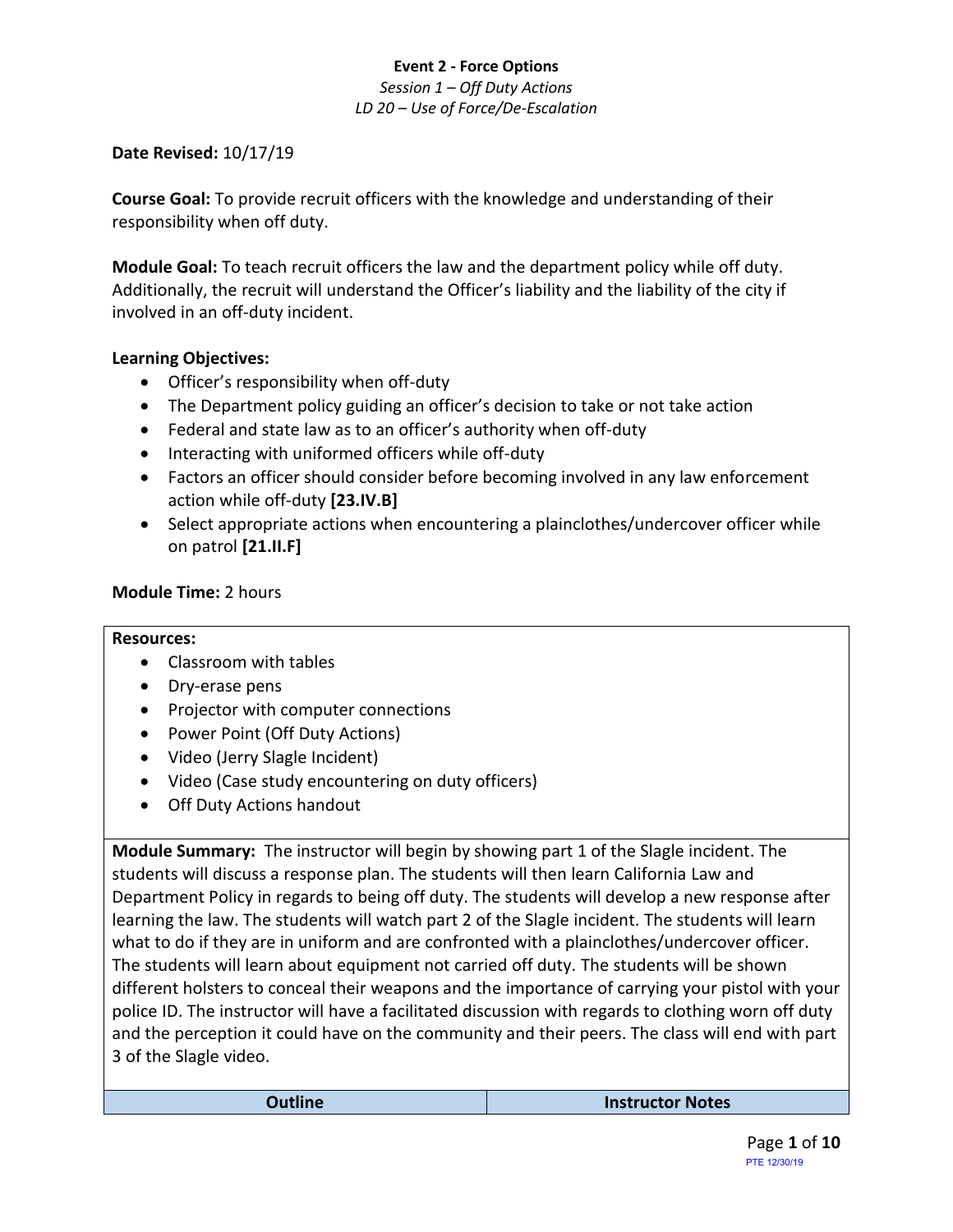## **Event 2 - Force Options** *Session 1 – Off Duty Actions LD 20 – Use of Force/De-Escalation*

## **Off Duty Actions**

- A. The Jerry Slagle Incident
	- 1. California Statute and Department Policy
		- a. LAPD Manual Section 1/230.10 RESPONSIBILITY OF OFF-DUTY OFFICERS. (Weave in Core Value: Service to Our Community)
			- 1) Under California law, both on and off duty officers have peace officer authority as to any public offense committed or which there is probable cause to believe has been committed in his presence and with respect to which there is immediate danger to person or property, or the escape of the perpetrator of such offense.
			- 2) On duty officers outside the City limits who are not acting within the scope of their employment as Los Angeles Police officers on matters of direct concern to the City and Off Duty Officers both inside and outside of the City limits are to give first consideration to causing the appropriate action to be effected by the responsible law enforcement agency.
		- b. Such officers should then act only after consideration of the tactical situation and of their possible liability and that of the City of Los Angeles **[1]**

#### **Show Part 1 of the Jerry Slagle Incident**

**Video:** Slagle Video series (3 parts). The video series depicts off-duty Deputy Sheriff Gerald Slagle taking action during a robbery in progress in November of 1979. The incident resulted in his daughter, Jennifer who was 3 years old at the time, being mortally wounded. Instructors **should not** discuss with the class what occurred during this incident until the conclusion of the video series. The video allows for an interactive discussion of officer actions during the proposed incident.

Have students develop a response plan of what they would do if you were involved in the same scenario. 4 min

Have a facilitated discussion regarding each groups response

*After learning the California law and department policy have the students re-evaluate their original response plan*. 4 min

**[1] Ask** the class what they have learned in regards to "taking action."

Have a facilitated discussion regarding each group's new response plan. 4 min

**Show Slagle part 2**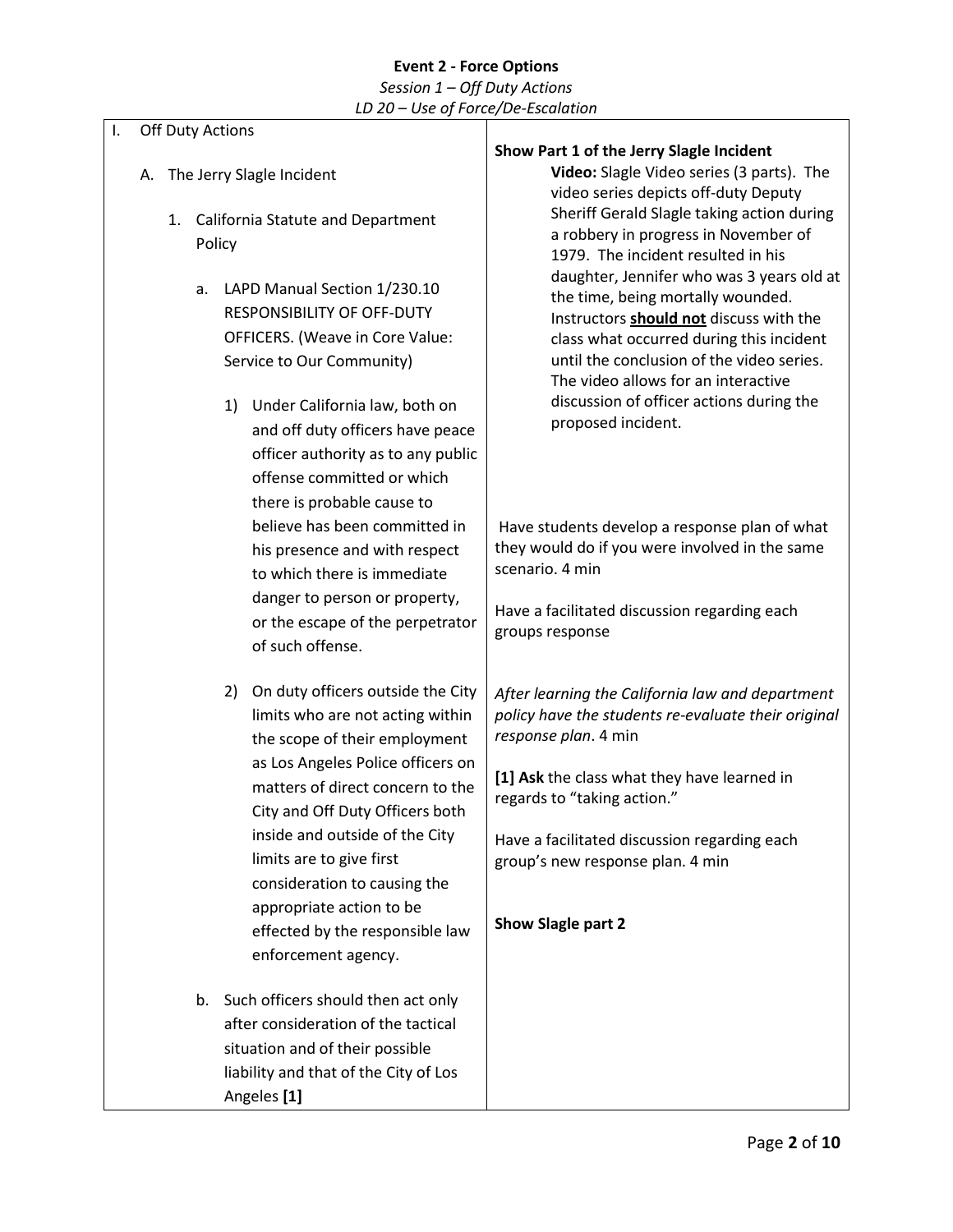# **Event 2 - Force Options** *Session 1 – Off Duty Actions*

|    | LD 20 - Use of Force/De-Escalation                                                                                                                                                                                                                                                                                                                                                                                                                                                                                                                                                            |                                                                                                                                                     |
|----|-----------------------------------------------------------------------------------------------------------------------------------------------------------------------------------------------------------------------------------------------------------------------------------------------------------------------------------------------------------------------------------------------------------------------------------------------------------------------------------------------------------------------------------------------------------------------------------------------|-----------------------------------------------------------------------------------------------------------------------------------------------------|
| c. | LAPD Manual Section 1/230.15 NO<br>PEACE OFFICER AUTHORITY<br><b>OUTSIDE OF STATE [2]</b><br>1) Peace officer powers of Los<br>Angeles police officers do not<br>extend beyond this State except<br>as provided for in the Uniform<br>Act on Fresh Pursuit<br>Officers who are outside the<br>2)<br>boundaries of this State for                                                                                                                                                                                                                                                              | [2] Ask- Do Los Angeles Police Officers have<br>peace officer authority outside the state of<br>California?<br>Ask-the learning teams "What have we |
|    | extradition or other matters of<br>direct concern to the City, are<br>not to engage in police activities<br>unless necessary in the<br>performance of their duties as<br>an agent of the City, and then<br>only after consideration of the<br>tactical situation                                                                                                                                                                                                                                                                                                                              | learned?" Be a good witness!                                                                                                                        |
| d. | <b>OUT OF STATE TRAVEL-Federal Law</b><br>In 2004, Congress passed the<br>1)<br>Law Enforcement Safety Act to<br>amend title 18, section 926, of<br>the United States Code, to<br>exempt qualified current and<br>former law enforcement<br>officers from State laws<br>prohibiting the carrying of<br>concealed handguns (with<br>certain exceptions).<br>Legal for sworn peace officers,<br>2)<br>both active and retired to carry<br>concealed weapons in all fifty<br>states<br>Note: Prior to traveling to<br>another state; verify states and<br>local legal amendments to Title<br>18. |                                                                                                                                                     |
|    | Carrying weapons into a foreign<br>3)<br>country may subject you to<br>legal ramifications (I.e. arrest                                                                                                                                                                                                                                                                                                                                                                                                                                                                                       |                                                                                                                                                     |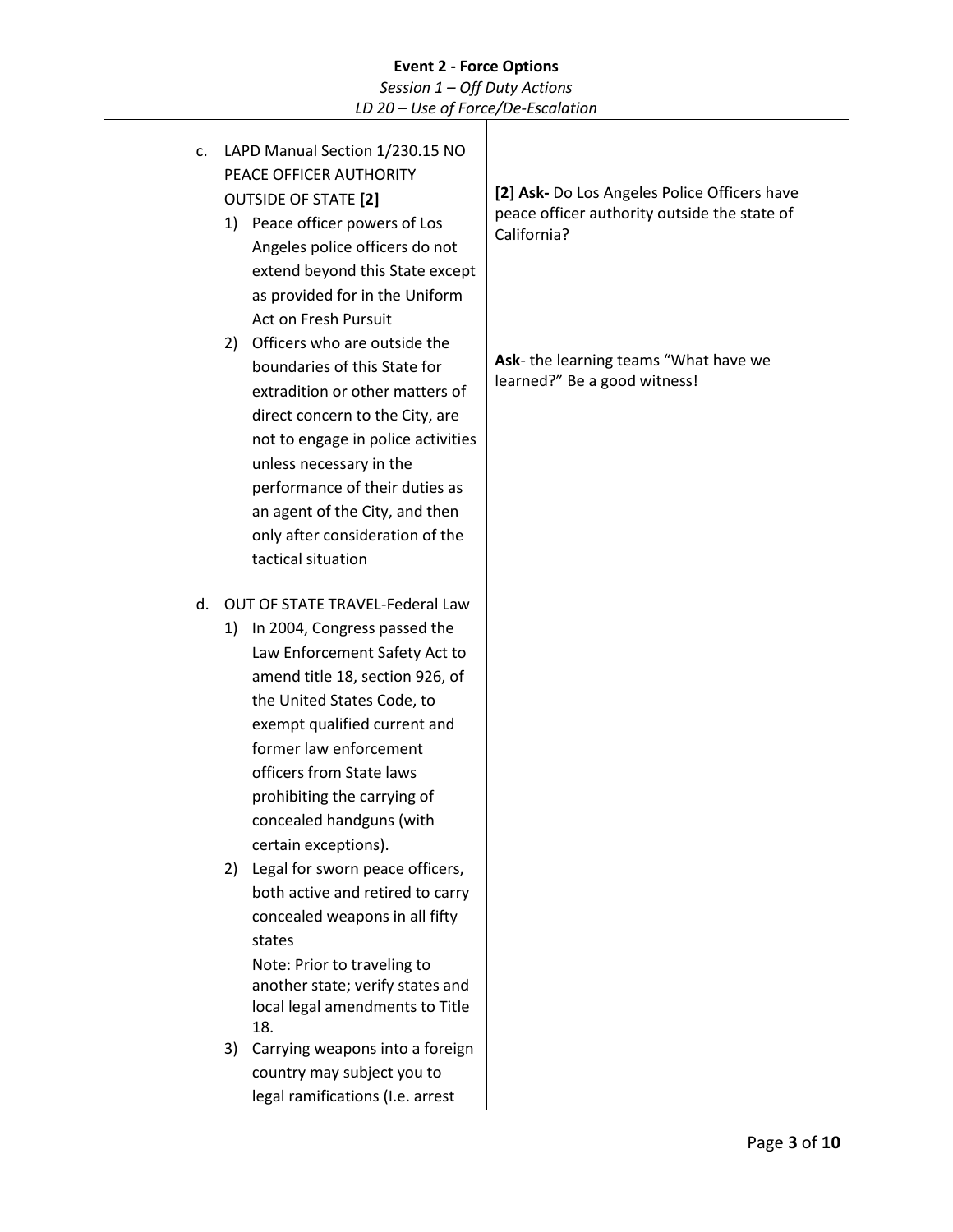# *Session 1 – Off Duty Actions*

*LD 20 – Use of Force/De-Escalation*

|    |    |    | LD 20 – Use of Force/De-Escalation        |                                                                                             |
|----|----|----|-------------------------------------------|---------------------------------------------------------------------------------------------|
|    |    |    | and/or imprisonment)                      |                                                                                             |
|    |    |    |                                           |                                                                                             |
|    |    |    |                                           |                                                                                             |
|    |    |    |                                           |                                                                                             |
| Ш. |    |    | Factors an officer should consider before |                                                                                             |
|    |    |    |                                           |                                                                                             |
|    |    |    | becoming involved in any law enforcement  |                                                                                             |
|    |    |    | action while off-duty [23.IV.B] 15min     |                                                                                             |
|    |    |    |                                           |                                                                                             |
|    |    |    | A. Equipment [3]                          |                                                                                             |
|    |    |    |                                           |                                                                                             |
|    |    |    | 1. Equipment Generally Not Carried Off    |                                                                                             |
|    |    |    | Duty [4]                                  |                                                                                             |
|    |    |    |                                           | [3] Ask- What equipment, resources, and<br>partnerships does an officer have while on-duty? |
|    |    | a. | Officers do not usually have the          |                                                                                             |
|    |    |    | appropriate tools to take action          |                                                                                             |
|    |    |    | when off-duty                             |                                                                                             |
|    |    | b. | Usually no extra ammunition               | [4] Ask- "What equipment and resources does an                                              |
|    |    | c. | Usually not armed with full-sized         | officer have while off-duty?                                                                |
|    |    |    | duty weapon                               |                                                                                             |
|    |    | d. | No radio                                  |                                                                                             |
|    |    | e. | No handcuffs                              |                                                                                             |
|    |    | f. | No police vehicle                         |                                                                                             |
|    |    | g. | No uniform or badge                       |                                                                                             |
|    |    | h. | No body armor                             |                                                                                             |
|    |    | i. | No helmet                                 |                                                                                             |
|    |    | j. | No MDC                                    |                                                                                             |
|    |    | k. | No shotgun, TASER, O/C, Beanbag,          | [5] Ask-Should an officer carry a badge and                                                 |
|    |    |    | Patrol Rifle, 40mm, etc.                  | identification card off duty?                                                               |
|    |    |    | No backup/partner officer                 |                                                                                             |
|    |    |    |                                           |                                                                                             |
|    | В. |    | Importance of carrying an identification  |                                                                                             |
|    |    |    | card and badge off duty                   |                                                                                             |
|    |    |    |                                           |                                                                                             |
|    |    |    | INCIDENT: Deputy Shane York, an off-duty  |                                                                                             |
|    |    |    | LASO incident, August 16, 1997 [5]        |                                                                                             |
|    |    | а. | Deputy York was off-duty with his         |                                                                                             |
|    |    |    | fiancée in a beauty shop in Buena         |                                                                                             |
|    |    |    | Park when two suspects entered            |                                                                                             |
|    |    |    | and robbed the location                   |                                                                                             |
|    |    | b. | The suspects ordered all occupants        |                                                                                             |
|    |    |    | to the ground and as they rifled          |                                                                                             |
|    |    |    | through the victims' personal             |                                                                                             |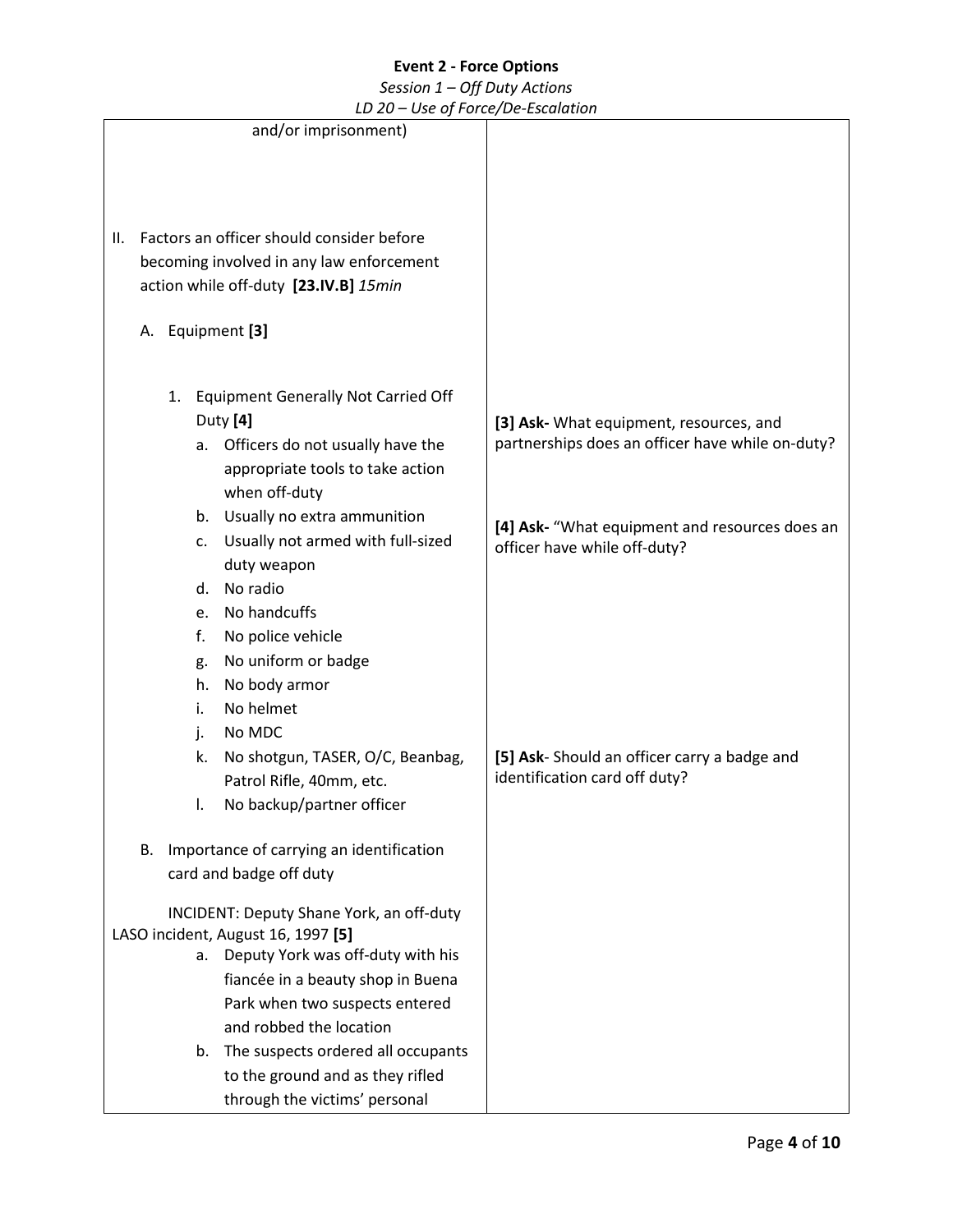# *Session 1 – Off Duty Actions*

*LD 20 – Use of Force/De-Escalation*

| c.<br>d.      | LD 20 OSC Of FORCE DE ESCURATOR<br>belongings. One of the suspects<br>discovered Deputy York's badge in<br>his wallet that was designed to<br>accommodate a badge and police ID<br>card.<br>Even though York was polite and<br>posed no immediate threat, one of<br>the suspects shot him in the back of<br>his head. Deputy York was<br>unarmed.<br>Holster Types [6]                                                                                                                                     |                                                                                    |
|---------------|------------------------------------------------------------------------------------------------------------------------------------------------------------------------------------------------------------------------------------------------------------------------------------------------------------------------------------------------------------------------------------------------------------------------------------------------------------------------------------------------------------|------------------------------------------------------------------------------------|
|               | Ankle holsters<br>1)<br>a) Easy to conceal<br>Difficult to draw quickly<br>b)<br>Limits size of weapon<br>c)<br><b>Waistband holster</b><br>2)<br>a) Able to draw quickly<br>Easy to control weapon<br>b)<br>Clothing considerations to<br>c)<br>conceal weapon<br>Shoulder holster<br>3)<br>a) Able to draw quickly<br>Clothing considerations to<br>b)<br>conceal weapon<br>Extra ammunition (magazine)<br>e.<br>Should be carried on the<br>1)<br>person, or in a location that is<br>easily accessible | [6] Ask- Where is the best place to carry your off-<br>duty weapon and ammunition? |
| III. Clothing |                                                                                                                                                                                                                                                                                                                                                                                                                                                                                                            |                                                                                    |
| А.            | Clothing and identifiable logos off-duty [7]                                                                                                                                                                                                                                                                                                                                                                                                                                                               | [7] Ask- Does what you choose to wear have an                                      |
| 1.            | <b>Department Policy</b>                                                                                                                                                                                                                                                                                                                                                                                                                                                                                   | effect on your safety and career?                                                  |
|               | The Los Angeles Police Department<br>а.<br>does not have policy specifically<br>restricting or outlining what kind or                                                                                                                                                                                                                                                                                                                                                                                      | (Show pictures of clothing)                                                        |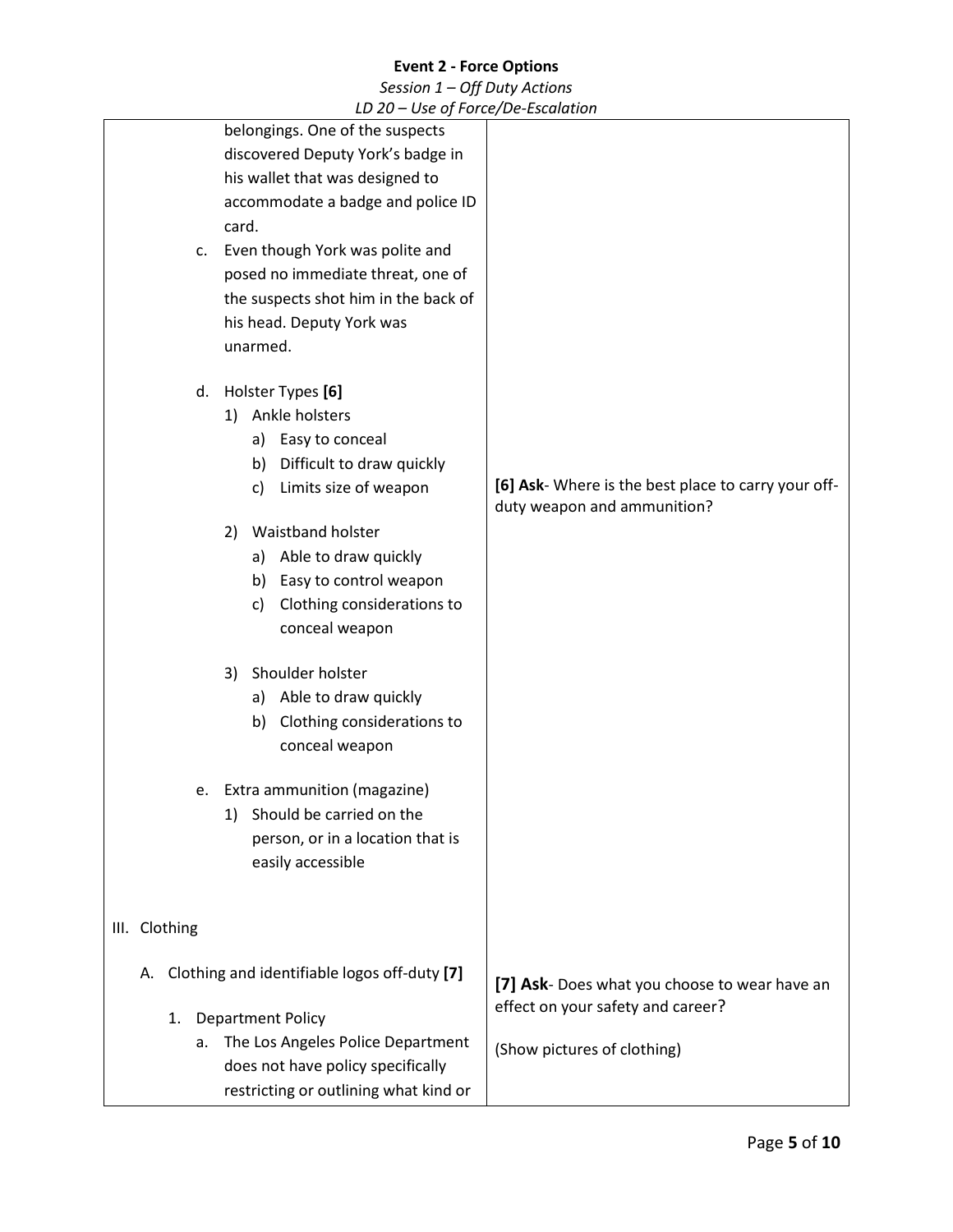| LD 20 - Use of Force/De-Escalation |  |
|------------------------------------|--|
|------------------------------------|--|

|    |    | LD 20 = OSE Of FORCE/DE-ESCURTION         |                                                |
|----|----|-------------------------------------------|------------------------------------------------|
|    |    | type of clothing and attire an officer    |                                                |
|    |    | chooses to wear when off-duty.            |                                                |
|    |    | b. Officers are reminded that their       | Ask-What would a member of the public think or |
|    |    | specific choices of off-duty clothing     | assume when wearing certain clothing?          |
|    |    | can have unintended effects or            |                                                |
|    |    | create safety hazards.                    | Ask- What would a criminal think or assume?    |
|    | 2. | Type of Clothing that identifies an       |                                                |
|    |    | officer and/or can be perceived as a      |                                                |
|    |    | gang member                               |                                                |
|    |    | a. Shirt with a LAPD unit or              |                                                |
|    |    | enforcement activity logo (ex.            |                                                |
|    |    | specific Division Gang Unit)              |                                                |
|    |    | b. Recruit officer uniform (light blue)   |                                                |
|    |    | Recruit officer physical training<br>c.   |                                                |
|    |    | uniform (sweatshirt with name             |                                                |
|    |    | printed)                                  |                                                |
|    |    | Shirt with a law enforcement field<br>d.  |                                                |
|    |    | related logo (ex. Baker To Vegas)         |                                                |
|    |    | Clothing with extreme views or<br>e.      |                                                |
|    |    | controversial viewpoints (logos           |                                                |
|    |    | related to hate crimes)                   |                                                |
|    |    | f.<br>Clothing associated with gang       |                                                |
|    |    | clothing or style of dress (logos         |                                                |
|    |    | related to gang or criminal activity)     |                                                |
|    |    | Clothing which does not adequately<br>g.  |                                                |
|    |    | conceal a firearm if carried off-duty     |                                                |
|    |    | (tight or thin shirt)                     |                                                |
|    | 3. | <b>REVIEW</b>                             |                                                |
|    |    | Being a Los Angeles Police<br>а.          |                                                |
|    |    | Department officer has                    |                                                |
|    |    | responsibilities that other               |                                                |
|    |    | professions may not have.                 |                                                |
|    |    | b. A single officer's conduct can reflect |                                                |
|    |    | on the entire profession of peace         |                                                |
|    |    | officers.                                 |                                                |
| В. |    | Video Vignette (Interaction with on duty  |                                                |
|    |    | officers)                                 |                                                |
|    |    |                                           | Show video: Case Study. This video sets up a   |
|    |    | Video: Show the video: Case Study. This   | situation where an off-duty officer detains a  |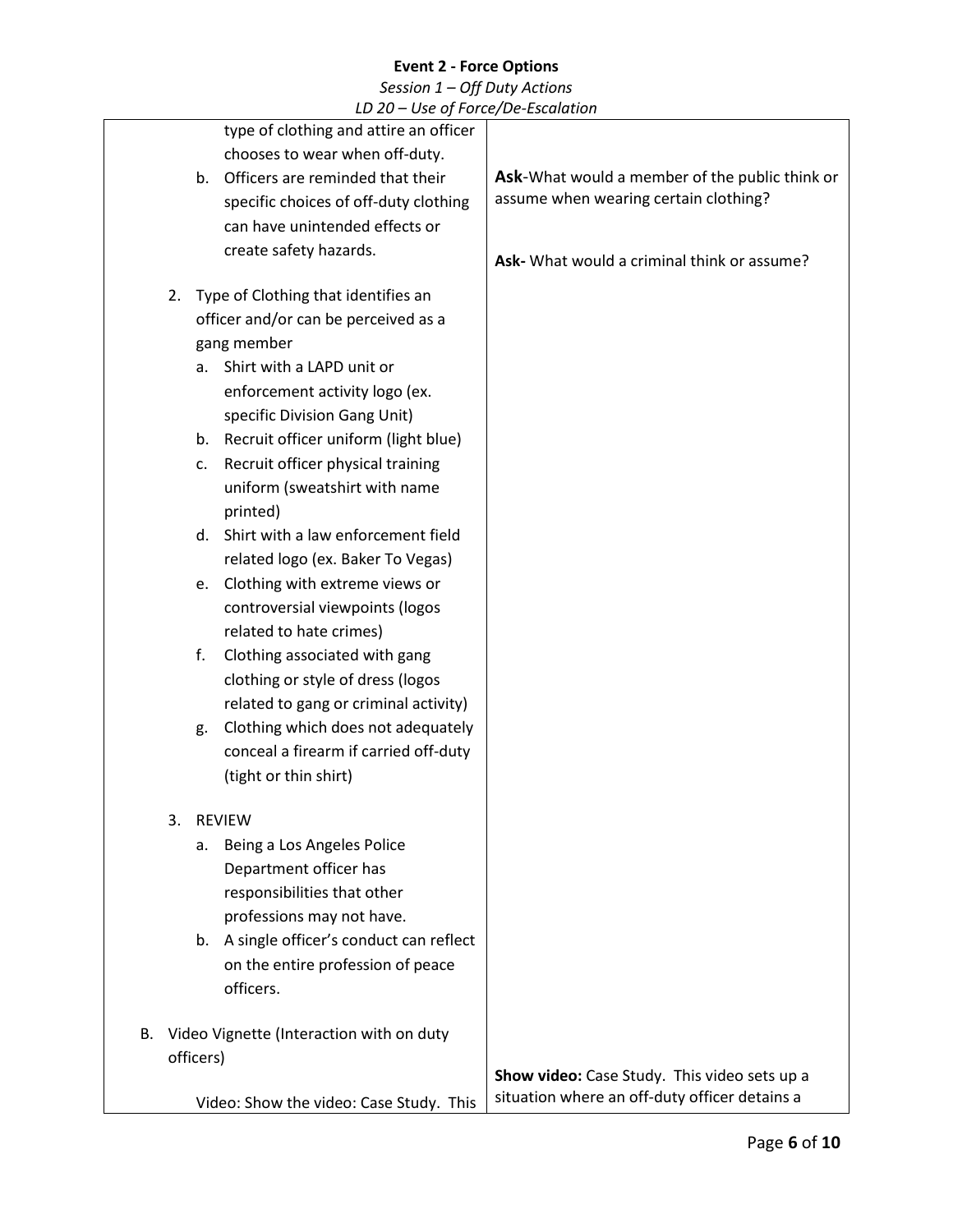| LD 20 - Use of Force/De-Escalation                                                                                                                                                                                                                                                                                                          |                                                                                                                                                                                                      |
|---------------------------------------------------------------------------------------------------------------------------------------------------------------------------------------------------------------------------------------------------------------------------------------------------------------------------------------------|------------------------------------------------------------------------------------------------------------------------------------------------------------------------------------------------------|
| video sets up a situation where an off-<br>duty officer detains a suspect at gun-<br>point. Uniformed officers respond to<br>the location and begin to interact with<br>the off-duty officer.<br>Off-Duty Interaction with On-Duty                                                                                                          | suspect at gun-point. Uniformed officers<br>respond to the location and begin to interact<br>with the off-duty officer.                                                                              |
| Officers: [8]                                                                                                                                                                                                                                                                                                                               |                                                                                                                                                                                                      |
|                                                                                                                                                                                                                                                                                                                                             | [8] Ask- "what would you do and not do?                                                                                                                                                              |
| 1. Display your badge or police<br>Identification clearly to responding on<br>duty officers<br>2. Off duty officers should never be armed<br>with a firearm without the proper                                                                                                                                                              | Develop a response plan listing all of the actions<br>that the off-duty officer should do. Develop a<br>response plan listing all of the actions which the<br>off-duty officer should not do." 5 min |
| identification                                                                                                                                                                                                                                                                                                                              |                                                                                                                                                                                                      |
| 3. If your weapon is still exposed,<br>immediately re-holster it upon the<br>officer's arrival unless doing so would<br>put you, responding officers, and<br>innocent bystanders in jeopardy. Until<br>the officers sort out who's who, your<br>gun is probably your greatest personal<br>liability in the presence of arriving<br>officers |                                                                                                                                                                                                      |
| 4. If you have cover, maintain it, and<br>communicate verbally from there                                                                                                                                                                                                                                                                   |                                                                                                                                                                                                      |
| If circumstances allow, make your hands<br>5.<br>visible. Allowing responding officers to<br>see that you are unarmed and non-<br>threatening will work to calm them and<br>protect you.                                                                                                                                                    |                                                                                                                                                                                                      |
| Verbally identify yourself as an off-duty<br>6.<br>police officer REPEATEDLY and VERY<br>LOUDLY. Keep identifying yourself as a<br>police officer until acknowledged by the<br>officers.                                                                                                                                                    |                                                                                                                                                                                                      |
| Obey all commands given by officers.<br>7.                                                                                                                                                                                                                                                                                                  |                                                                                                                                                                                                      |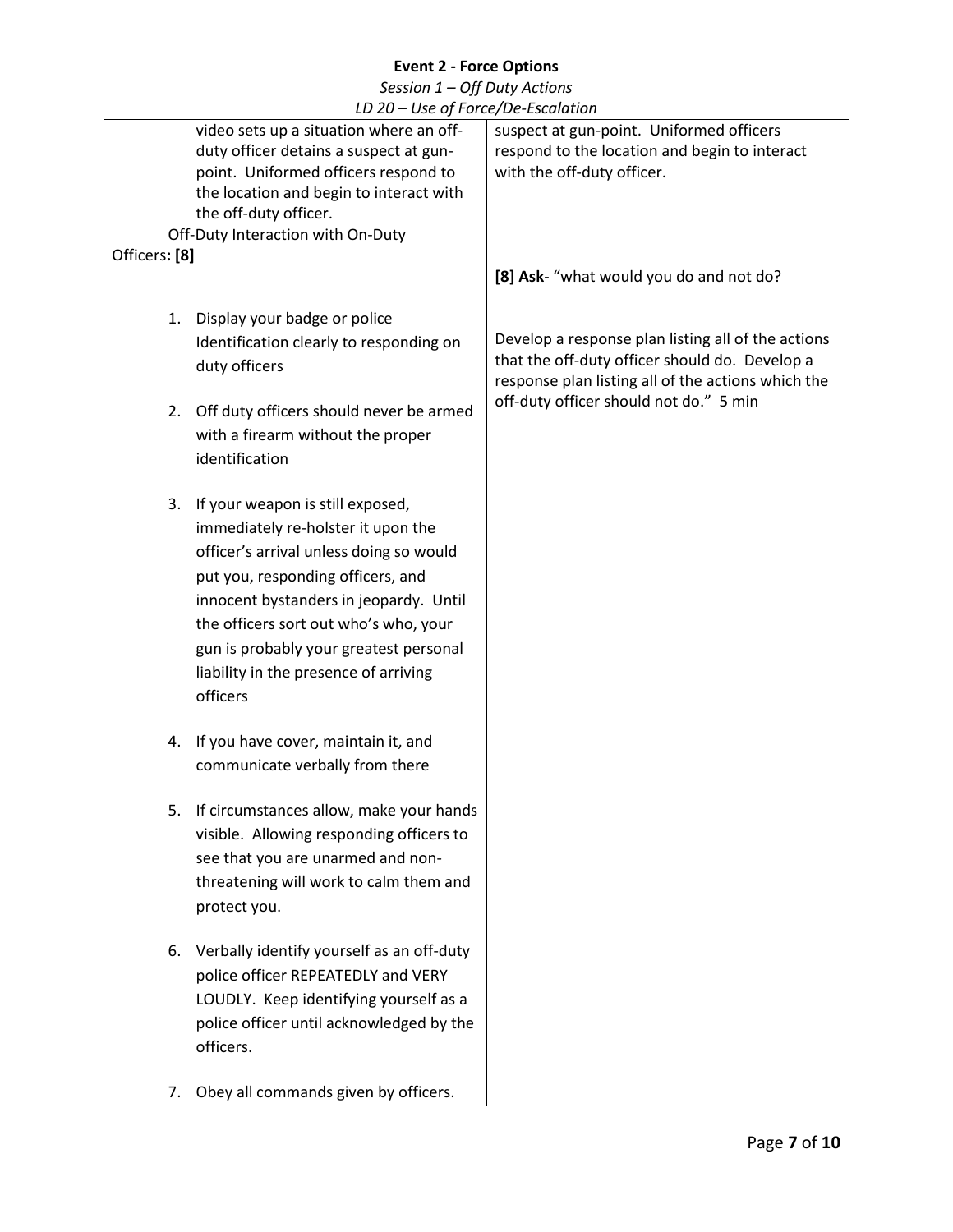|  |    | LD 20 - Use of Force/De-Escalation          |                                                                              |
|--|----|---------------------------------------------|------------------------------------------------------------------------------|
|  |    | Expect to be treated like a suspect and     |                                                                              |
|  |    | possibly handcuffed until your law          |                                                                              |
|  |    | enforcement status can be verified          |                                                                              |
|  |    |                                             |                                                                              |
|  | 8. | NEVER, EVER turn toward an officer          |                                                                              |
|  |    | with an exposed firearm                     |                                                                              |
|  |    |                                             |                                                                              |
|  |    |                                             |                                                                              |
|  |    |                                             |                                                                              |
|  |    | C. What if you were the police and you      |                                                                              |
|  |    | encountered a plainclothes/undercover       |                                                                              |
|  |    | officer? [21.II. F] 10min                   | [9] Ask- While on patrol what measures should<br>you take if you encounter a |
|  |    | 1. If an encounter takes place, the officer | plainclothes/undercover officer?                                             |
|  |    | should take all necessary measure to        |                                                                              |
|  |    | avoid drawing any attention to the          |                                                                              |
|  |    | plainclothes or undercover officer. [9]     |                                                                              |
|  |    |                                             |                                                                              |
|  | 2. | Officer should not show any indication      |                                                                              |
|  |    | of recognition toward the                   |                                                                              |
|  |    | plainclothes/undercover officer.            |                                                                              |
|  |    |                                             |                                                                              |
|  | 3. | All contact should be initiated by the      |                                                                              |
|  |    | plainclothes/undercover officer. These      |                                                                              |
|  |    | officers will base their response on the    |                                                                              |
|  |    | tactical situation, their level of          |                                                                              |
|  |    | involvement in the investigation, and       |                                                                              |
|  |    | other considerations.                       |                                                                              |
|  |    |                                             |                                                                              |
|  |    | If the plainclothes/undercover officer      |                                                                              |
|  |    | does not acknowledge the officer, the       |                                                                              |
|  |    | officer should act toward the               |                                                                              |
|  |    | plainclothes/undercover officer as they     |                                                                              |
|  |    | would any other citizen that they do not    |                                                                              |
|  |    | know.                                       |                                                                              |
|  |    |                                             |                                                                              |
|  | 5. | If the plainclothes/undercover officer is   |                                                                              |
|  |    | contacted while being part of a group       |                                                                              |
|  |    | which is under investigation or in          |                                                                              |
|  |    | contact with officers, all officers should  |                                                                              |
|  |    | treat the plainclothes/undercover           |                                                                              |
|  |    | officer in the same manner as they          |                                                                              |
|  |    |                                             |                                                                              |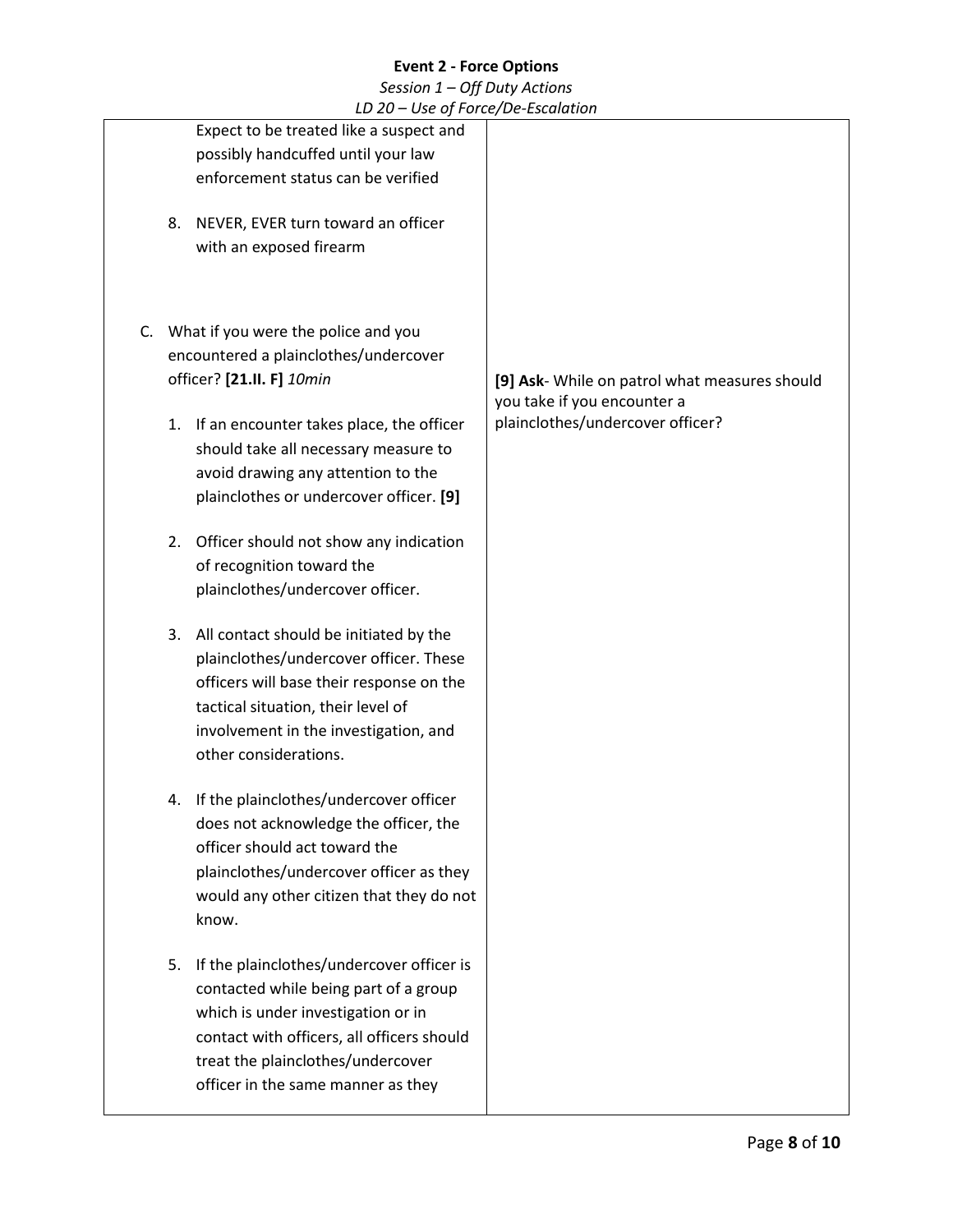|    |    | LD 20 – Use of Force/De-Escalation       |                                                  |
|----|----|------------------------------------------|--------------------------------------------------|
|    |    | would all other members in the group.    |                                                  |
|    |    | Maintain cover position [10]<br>a.       |                                                  |
|    |    | Conduct a pat down search<br>b.          |                                                  |
|    |    | Complete a field Interview<br>c.         |                                                  |
|    |    | Want/Warrant check<br>d.                 |                                                  |
|    |    |                                          |                                                  |
|    | 6. | Plainclothes/undercover officers will    |                                                  |
|    |    | follow their guidelines on maintaining   | [10] Ask- If the plainclothes/undercover officer |
|    |    | their cover during contact with other    | is contacted while being part of a group         |
|    |    | officers.                                | which is under investigation how should you      |
|    |    |                                          | treat the plainclothes/undercover officer?       |
|    | 7. | Allow the plainclothes/undercover        |                                                  |
|    |    | officer to determine at what point they  |                                                  |
|    |    | will reveal their identity to the other  |                                                  |
|    |    | officers.                                |                                                  |
|    | 8. | After they identify themselves,          |                                                  |
|    |    | plainclothes/undercover officers will    |                                                  |
|    |    | advise uniformed officers of methods to  |                                                  |
|    |    | verify their identity.                   |                                                  |
|    |    | Plainclothes/undercover officers have    |                                                  |
|    |    | established procedures in verification   |                                                  |
|    |    | and are trained in dealing with          |                                                  |
|    |    | uniformed officers.                      |                                                  |
|    |    |                                          |                                                  |
|    |    | D. NOTIFICATIONS                         |                                                  |
|    |    |                                          |                                                  |
|    | 1. | Contact supervisor from division or      |                                                  |
|    |    | assignment, or                           |                                                  |
|    |    |                                          |                                                  |
|    | 2. | Contact the Department via the           |                                                  |
|    |    | Department Operations Center (DOC) at    |                                                  |
|    |    | $(213)$ 484-6700                         |                                                  |
|    |    | a. Reason for notification               |                                                  |
|    |    | Name of the involved officer(s)<br>b.    |                                                  |
|    |    | Request that all other appropriate<br>c. |                                                  |
|    |    | notifications be made (division of       |                                                  |
|    |    | assignment, Commanding Officer           |                                                  |
|    |    | etc.)                                    |                                                  |
| Е. |    | <b>REINFORCE KEY LEARNING POINTS:</b>    |                                                  |
|    | 1. | Officers should seriously consider the   |                                                  |
|    |    |                                          |                                                  |